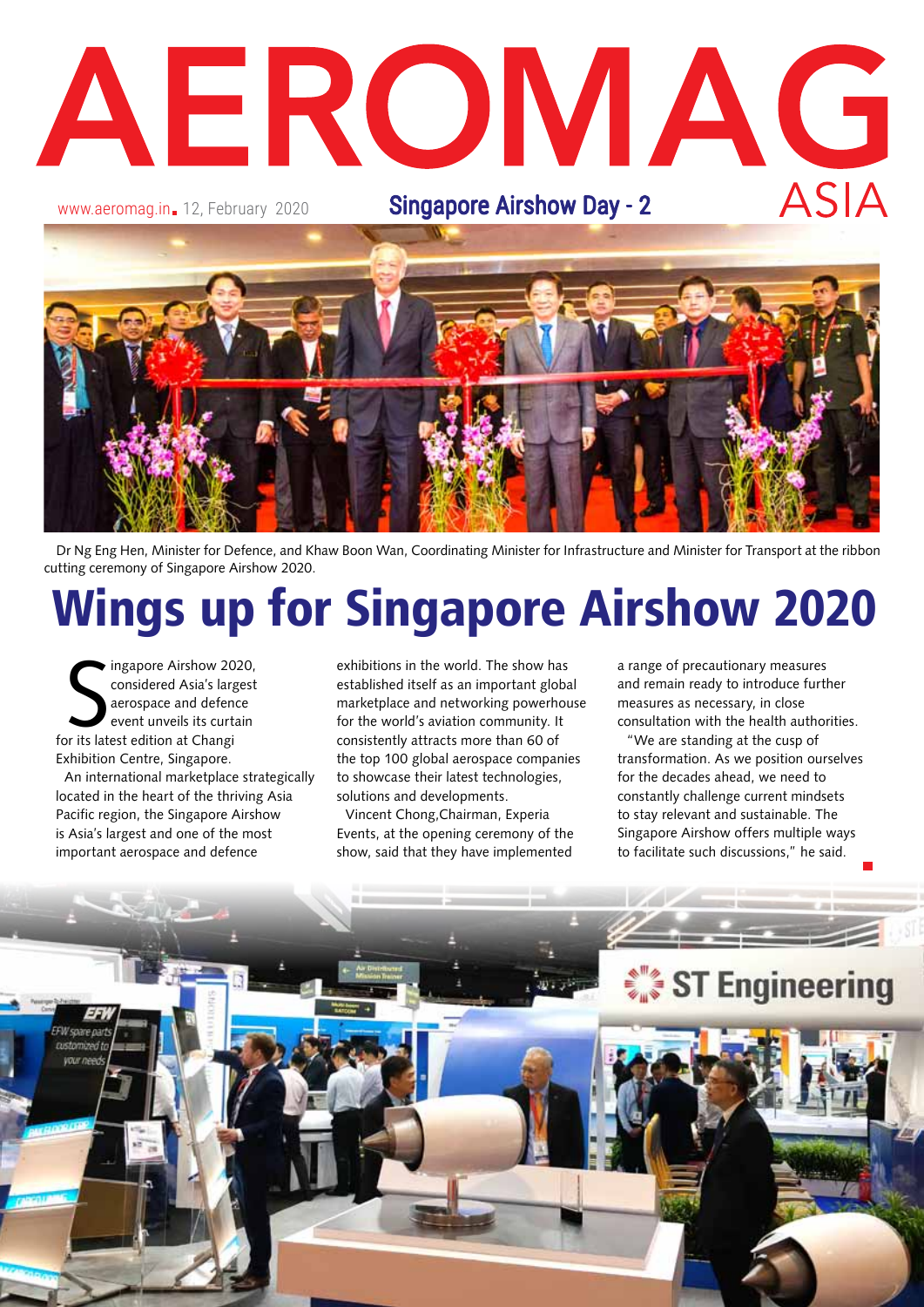# **New Uav Turbine Engines From Pbs**

**PBS turbojet engines have proven to be efficient propulsion units in hundreds of aerial targets, UAV and UCAV systems and piloted micro jets.**



n excellent powerto-weight ratio, compact design, reliable operation, low fuel and oil consumption together with starting at high altitudes and at high speeds make PBS jet engines stand out among competing engines.

R

Latest development – Turbojet Engine PBS TJ150

With its in-house expertise in design, development, production and testing, the company PBS continually works on a new engine development in order to meet missile and UAV market requirements. Recently, the company PBS finalized the development of a new turbojet engine PBS TJ150. Weighing just 19.6 kg and

with a diameter of 272 mm, the engine offers 1,500 N thrust. It features an integrated starter-generator with 600 W electrical power output. Gearbox design offers the possibility to install an additional alternator with output power up to 1.5 kW. The engine is controlled through full-authority digital system FADEC.

The PBS TJ150 can operate at a speed of up to 0.9 M, ambient temperature of -50 °C to +45 °C and altitudes of up to 9,000 m. It has an ability of ground and in-flight restart of up to 4,000 m with maximum speed of 0.6 M.

The newly developed engine PBS TJ150 is based on the most commercially successful model PBS TJ100 turbojet engine

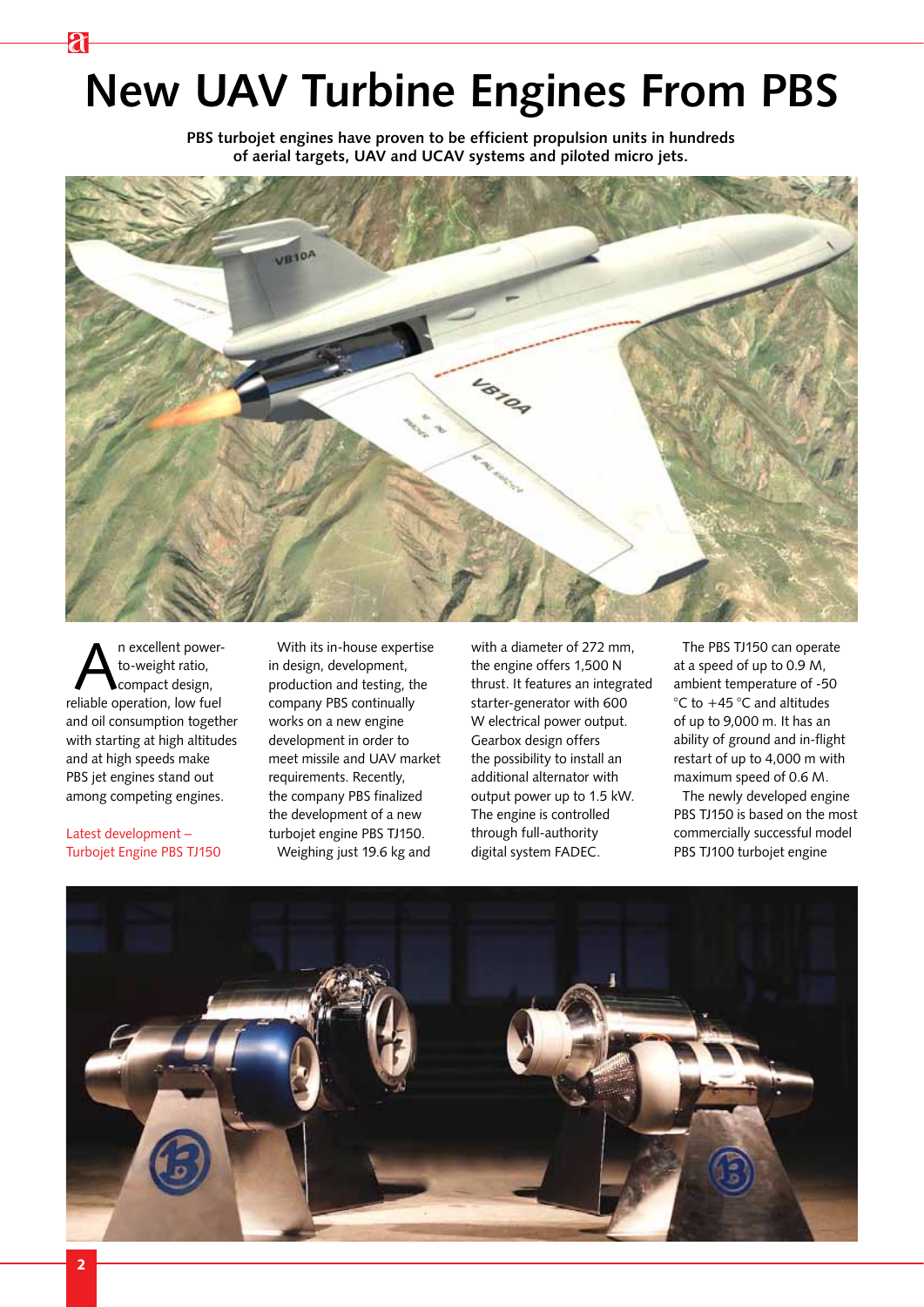**PBS Turboprop Engine TP100 Technical parameters** Max. power 180 kW 241 HP El. power output 720 W **Dimensions and weight** Length 891 mm 35.08 in Weight 61.6 kg 135.8 lb **Operating range - engine operation** Max. altitude 9,000 m 29,500 ft **Operating range - engine start** Max. altitude 6,000 m 19,700 ft





#### **PBS Turbojet Engine TJ150**

#### **Technical parameters**

Max. thrust 1,500 N 337 lbf El. power output up to 1,500 W **Dimensions and weight** Outer diameter 272 mm 10.7 in Weight 19.6 kg 43.2 lb **Operating range - engine operation** Max. altitude 9,000 m 29,528 ft Max. speed 0.9 M **Operating range - engine start** Max. altitude 4,000 m 13,123 ft Max. speed 0.6 M

(1,250 N thrust). It is a singleshaft engine composed by a starter generator integrated in the radial compressor impeller, one axial turbine, autonomous oil system and digital control system. To this day almost 1,000 units have

been delivered to customers.

#### PBS Turboprop and Turboshaft Engines

PBS is also a manufacturer of turboprop and turboshaft engines designed for MALE UAVs, unmanned helicopters and small experimental aircraft. The PBS TP100 and TS100 develop max. power of 180 kW. Low weight, small installation dimensions, extended intervals between overhauls (TBO) and high efficiency at high altitudes are the competitive advantages of PBS turbine engines. They are able to achieve flight levels of 9,000 m with a maximum starting height of 6,000 m.

#### Auxiliary Power Units

Auxiliary Power Units (APU) which are used all around the world, both in defence and civil airplanes and helicopters is also one of the main product lines of PBS.

They operate as air generators for starting systems and as emergency power and hydraulic sources.

Their main advantages are simultaneous supply of electric power and compressed air, continuous operation for up to 6 hours, long service life and ability to start and operate in altitudes of up to 6,000 m.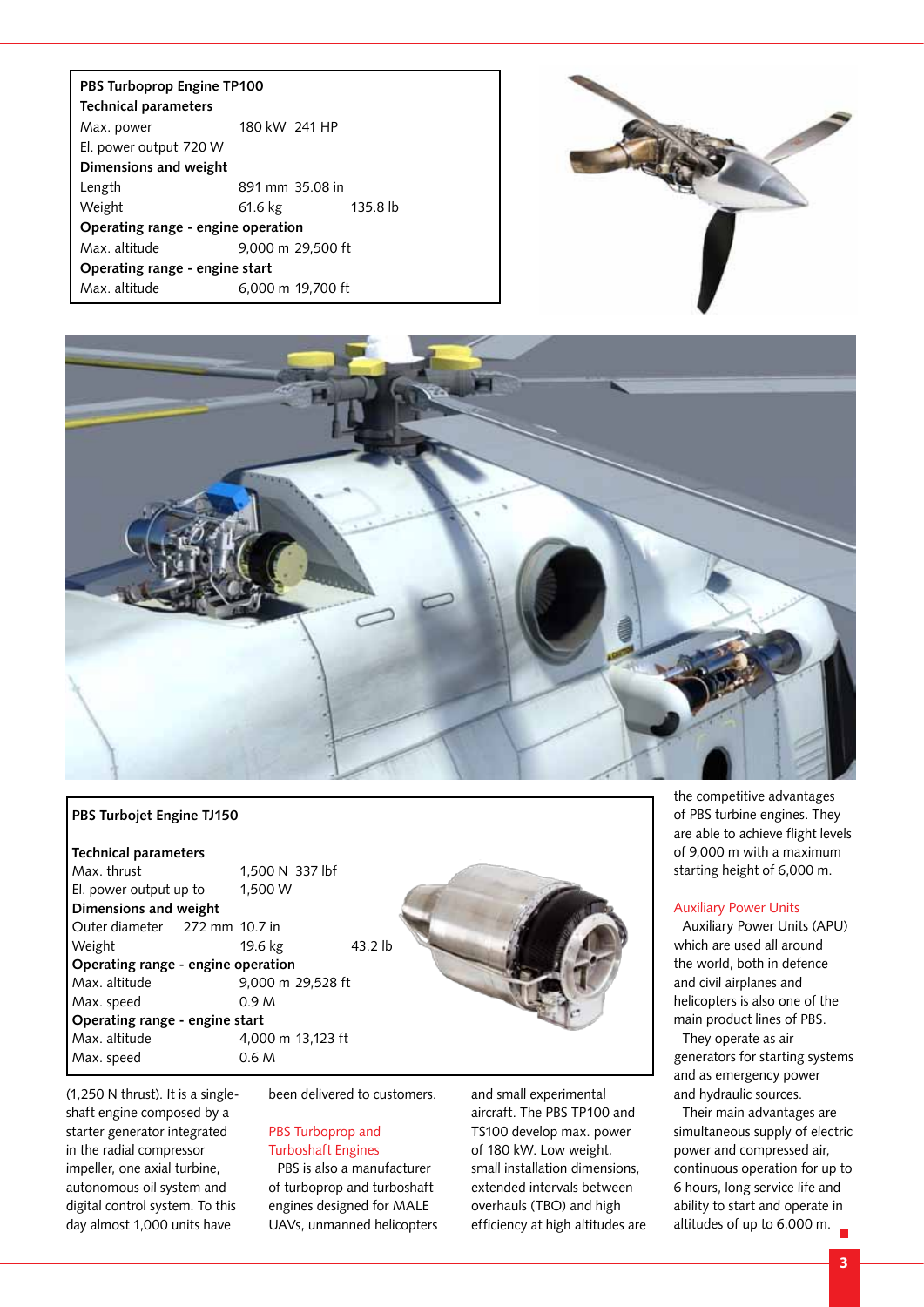# **Safeguarding Space Assets**



**Dr G. Satheesh Reddy** SA to RM, Chairman, DRDO & Secretary, Defence R & D

Sir, as the chief architect of India's path-breaking anti-satellite missile test Mission Shakti which is completing one year, how do you analyse the programme and could you explain the follow-up measures taken?

ส

The importance of Mission Shakti lies in demonstrating deterrence in space and proving the country's technological capability to provide protection for our space assets. It is intended only for technology demonstration.

#### As the Chief of DRDO, what are your priorities?

Launch of Next Gen flagship programs, platforms specific to reduce the major imports in defence is the priority. DRDO is taking major steps in the direction of 'Make in India' with defence corridors being planned by the Government of India. We have laid emphasis on NG MBT, LCA Mk-II, AMCA, new generation missile systems and HEAUV. The thrust would be to incorporate advanced technologies in design and development of flagship programs so that we are ready for meeting the futuristic requirements.

Artificial Intelligence would be a key factor in the

#### modern battlefield. Please update us about DRDO's programmes in this regard.

DRDO has been working in the field of Artificial Intelligence and the work is being majorly carried out at one of our laboratory, CAIR. Other laboratories like R&DE and VRDE are also working on autonomous technologies. To provide greater impetus for the research activities in the niche areas of AI, we have started a young scientist laboratory exclusively as a center of excellence with all scientists below 35 years including the director. It was dedicated to the nation by the Hon'ble PM recently. In addition, AI and Decision Support based technologies are being used for the development of futuristic systems.

#### Nations and non-state actors are adopting cyber warfare methods and India too is facing the threat. Could you reveal the programmes launched by DRDO and allied organisations for India's defence on this front?

DRDO is working on the development of state-of-theart cyber security systems to protect critical information infrastructure for defence facilities and installations.

**Dr. G. Satheesh Reddy, Chairman of the Defence Research and Development Organisation, Secretary of the Department of Defence Research and Development and Scientific Adviser to the Defence Minister, opens up about his priorities – launch of DRDO's Next Gen flagship programs, platforms specific to reduce major imports in defence. Excerpts from an interview with Aeromag:**

The technology ranges from separation kernel based operating systems to Artificial Intelligence enabled cyber security systems for detection of cyber threats and their mitigation.

India has now created history when its indigenous military jet, the Naval LCA, made a landing and take-off from the aircraft carrier, INS Vikramaditya. Your views?

We are one of the few countries in the world having the capability to operate our own fighter aircraft from an aircraft carrier. This was possible through many years of painstaking research and development activities on arrestor hook and modified landing gear. We have developed a shorebased set up for practicing arrester barrier landing by our aircraft, before proving the historic landing of Naval Tejas on INS Vikramaditya. It was a tremendous work and I congratulate our Navy pilots and the scientists associated in the development team for the achievement.

#### DRDO's Nirbhay missile project has been in the pipeline for some time now. What is the latest in this regard?

Nirbhay has completed the Development Trials, including long endurance and low flying cruise flight profile. Production will commence once procurement process is completed.

 Could you talk to us about the status of DRDO's anti-tank guided missile system programme?

Our ATGM program has come of age. Nag, the ground based ATGM has completed the User Trials and is ready for production. The helicopter launched version, Helina is in advanced stage of development. The development of Helina, called Dhruvastra will be completed by this year end. MPATGM is also in the final phase of development. This arsenal will suffice the user requirements in this segment.

#### Could you share with us about the major upcoming projects of DRDO?

The upcoming new initiatives in the form of new platforms and systems development include advance medium combat aircraft, newgeneration main battle tank, long-range radars, advanced airborne early warning and control system, sonar suites, high-thrust aero engines, high power engines for wheeled platforms, underwater autonomous vehicles and hypersonic vehicles.

Some of the weapon systems under advanced stages of development are long-range air-to-air missile, standoff anti-tank missile, advanced torpedoes, medium-range surface-to-air missile for the Army, a ship-launched short-range surface-to-air missile for the Navy, Naval anti-ship missile, etc.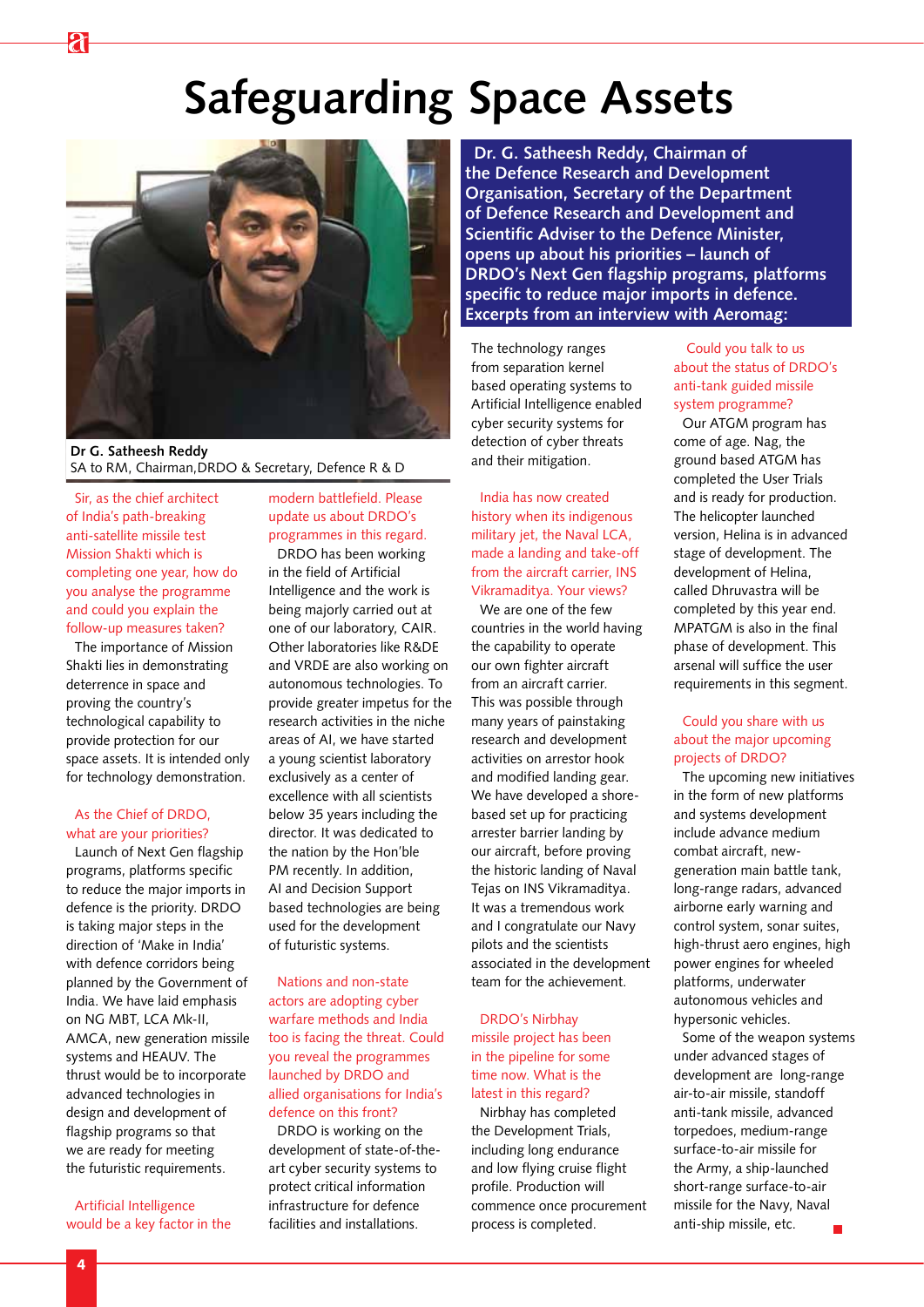**Collins Aerospace signs 12-year service agreement to support Singapore Airlines' 787 fleet**

Collins Aerospace<br>Systems, a unit of<br>Technologies Co Systems, a unit of United Technologies Corp. (NYSE: UTX), has entered into a



long-term agreement to support Singapore Airlines' (SIA) fleet of Boeing B787 aircraft through its DispatchSM flight hour program. Dispatch guarantees the availability of high-performance avionics and communications assets to customers around the globe.

The 12-year agreement marks the continuation of a successful relationship between SIA and Collins Aerospace. SIA will have comprehensive support that includes critical on-site spares, maintenance services including upgrades, access to Collins Aerospace's worldwide 787 asset pools, and technical assistance.

"With thousands of aircraft covered globally, Dispatch is a proven, cost-effective solution for our customers, reducing or eliminating the need for a spares inventory, delivering quality repairs, and improving aircraft availability," said Craig Bries, vice president and general manager, Avionics Service and Support for Collins Aerospace. "We have a longstanding relationship with SIA and we're dedicated to providing world-class service for years to come."

Collins Aerospace has existing service agreements that cover Singapore Airlines' A350 fleet, SilkAir's Boeing 737 fleet and Scoot's Boeing 787 aircraft.

**Korean Air Selects Pratt & Whitney GTF™ Engines to Power up to 50 Airbus A321neo Aircraft**

amonome community model

P ratt & Whitney, a division of United Technologies Corp. (NYSE: UTX), and Korean Air announced the formal selection of the Pratt & Whitney GTF™ engine to power up to 50 Airbus A321neo aircraft. The aircraft are expected to begin delivery in 2021.

Korean Air and Pratt & Whitney are also entering into discussions for the Korean Air Maintenance and Engineering Division to join Pratt & Whitney's PW1100G-JM GTF MRO network.

 "We look forward to continued efficiency, fuel savings and environmental benefits of these latest A321neo aircraft powered by the Pratt & Whitney GTF engine," said Mr. Soo-Keun Lee, Korean Air's Executive Vice President and Chief Operations Officer. "Joining the GTF MRO network is a significant milestone that will allow Korean Air to enhance its MRO capability."

"Pratt & Whitney has shared a long-standing relationship and history with Korean Air dating back to the late 1960s and we are honored to power their next-generation fleet," said Rick Deurloo, chief commercial officer at Pratt & Whitney. "We appreciate Korean Air's continued confidence in Pratt & Whitney and we remain committed to supporting their fleet for many years to come."

A DECADE OF EXCELLENCE IN HIGH FLYING AEROSPACE MEDIA



## **Advertising is all about visibility, We provide you the Maximum**

**SAILORS** & **AEROMAG** WARRIORS

#### **Special issue for**

Wings India - 12 -15 Mar, 2020 Eurosatory - 08-12 June 2020 Farnborough Airshow - 20 - 24 Jul, 2020









#### **Aeromag Asia**

Aeronautical Society of India Building, Suranjandas Road, Off Old Madras Road, Bangalore - 560075, Karnataka, India Tel : +91-80-25284145, +91 - 9449061925 Email : info@aeromag.in | www.aeromag.in

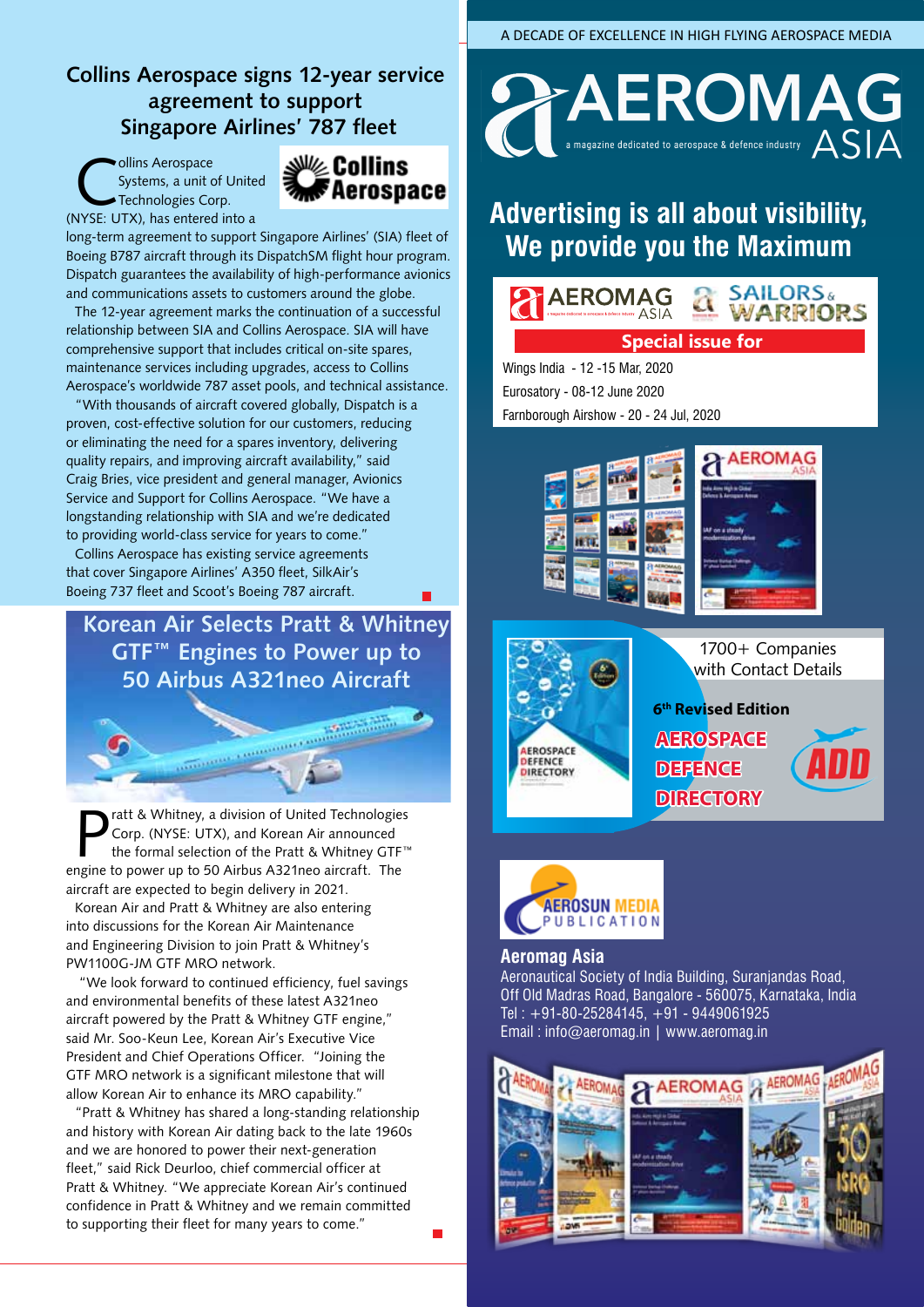



 $\overline{r}$ 

芳

SINGAPORE

### **SINGAPORE AIRSHOW 2020** ASIA'S LARGEST AEROSPACE AND DEFENCE EVENT

Singapore Defence Minister Dr. N.G.Eng Hen visiting the Rafael stall at the Israel Pavilion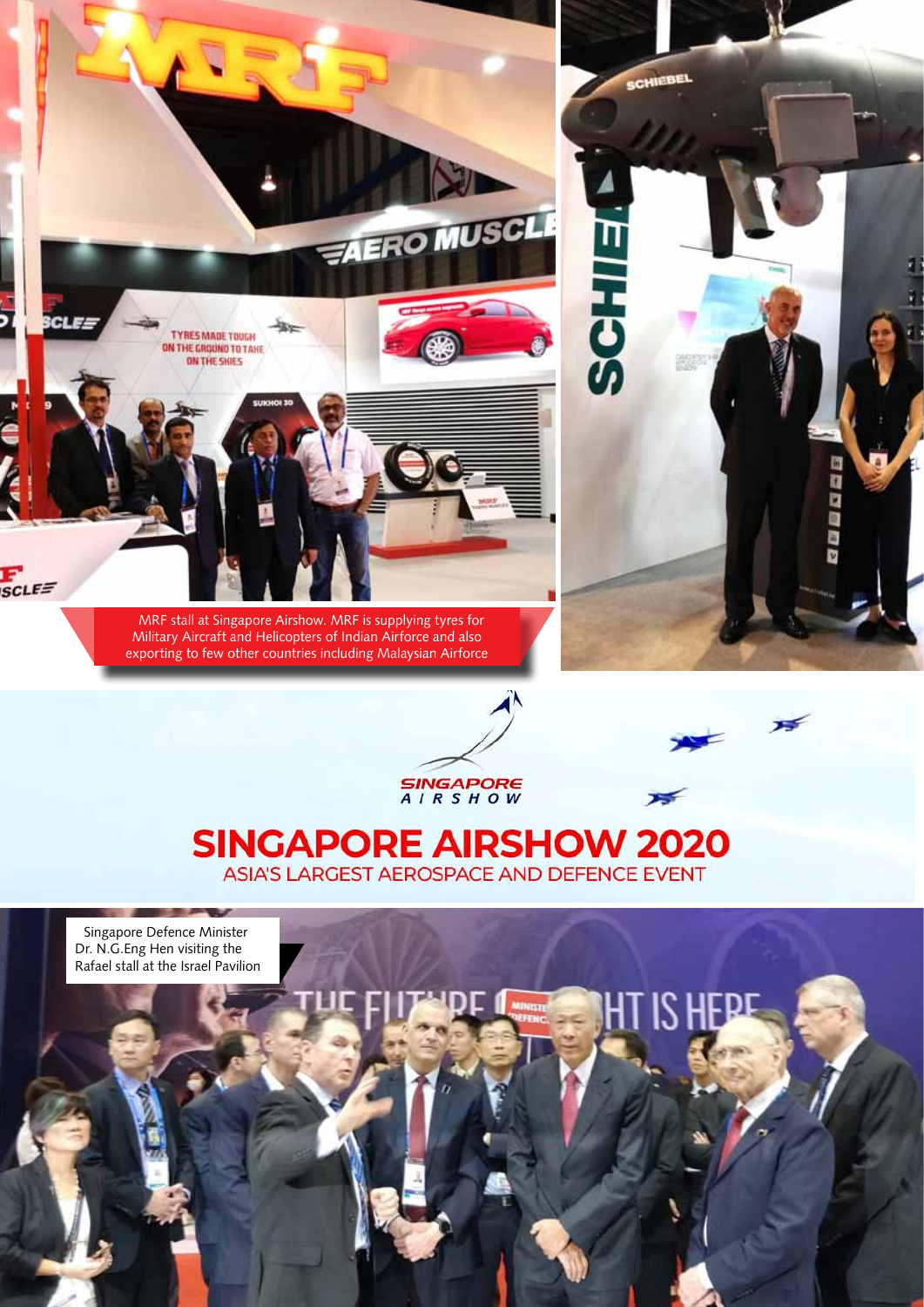